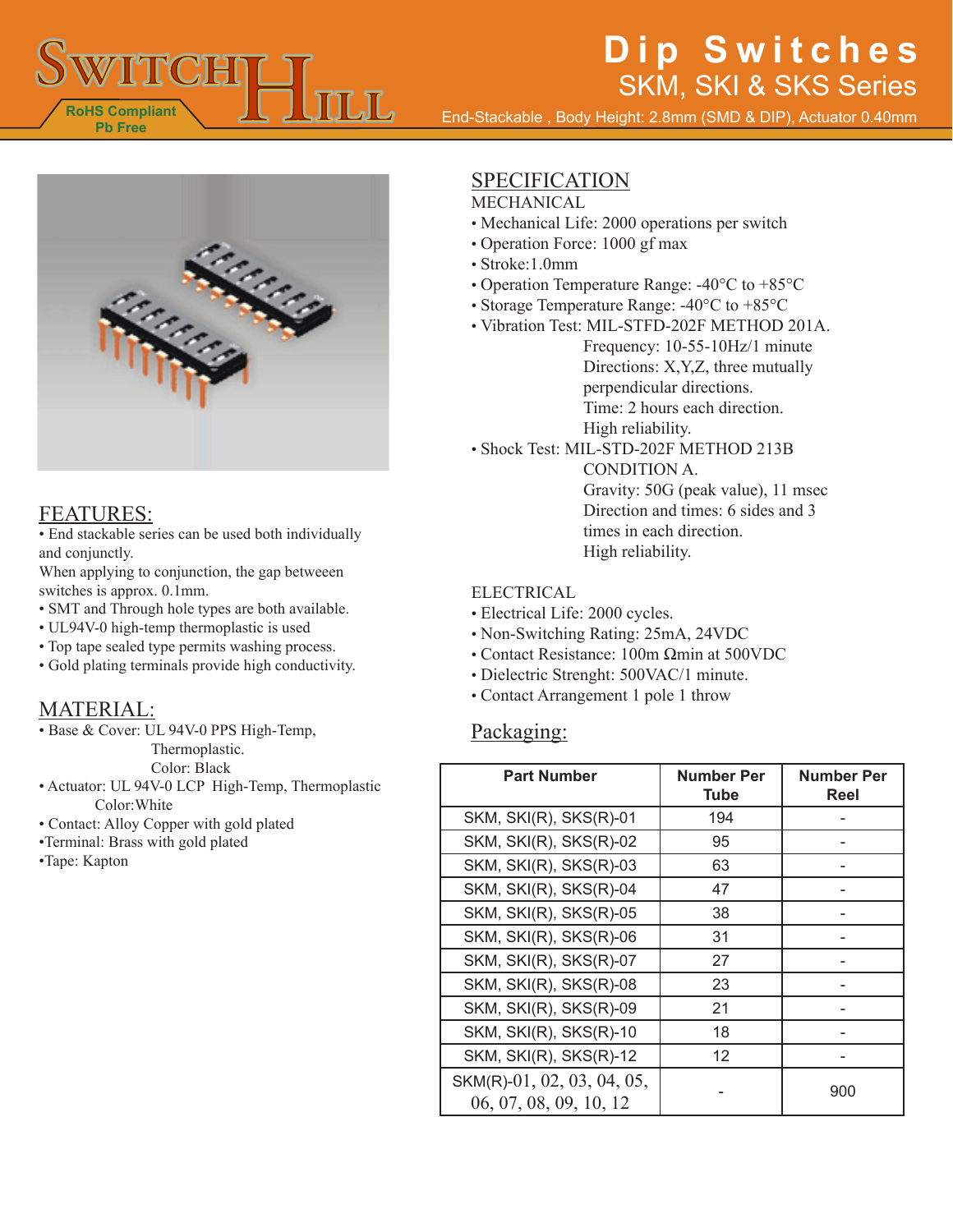

End-Stackable , Body Height: 2.8mm (SMD & DIP), Actuator 0.40mm

SKM(R)





| Prod. No.        | No. Of<br>Pos. | <b>DIMA</b>  | DIM B        |
|------------------|----------------|--------------|--------------|
| <b>SKM(R)-01</b> | 1              | 2.44[.096]   |              |
| <b>SKM(R)-02</b> | 2              | 4.98[.196]   | 2.54[.100]   |
| <b>SKM(R)-03</b> | 3              | 7.52[.296]   | 5.08[.200]   |
| <b>SKM(R)-04</b> | 4              | 10.06[.396]  | 7.62[.300]   |
| <b>SKM(R)-05</b> | 5              | 12.60[.496]  | 10.16[.400]  |
| <b>SKM(R)-06</b> | 6              | 15.14[.596]  | 12.70[.700]  |
| <b>SKM(R)-07</b> | 7              | 17.68[.696]  | 15.24[.600]  |
| $SKM(R)-08$      | 8              | 20.22[.796]  | 17.78[.700]  |
| <b>SKM(R)-09</b> | 9              | 22.76[.896]  | 20.32[.800]  |
| <b>SKM(R)-10</b> | 10             | 25.3[.996]   | 22.86[.900]  |
| <b>SKM(R)-12</b> | 12             | 30.38[1.196] | 27.94[1.100] |

SCHEMATIC(TYP.)

 $\delta$  $(1,2,3,4,5,6,7,8,9,10,12,POS$  AVAIL)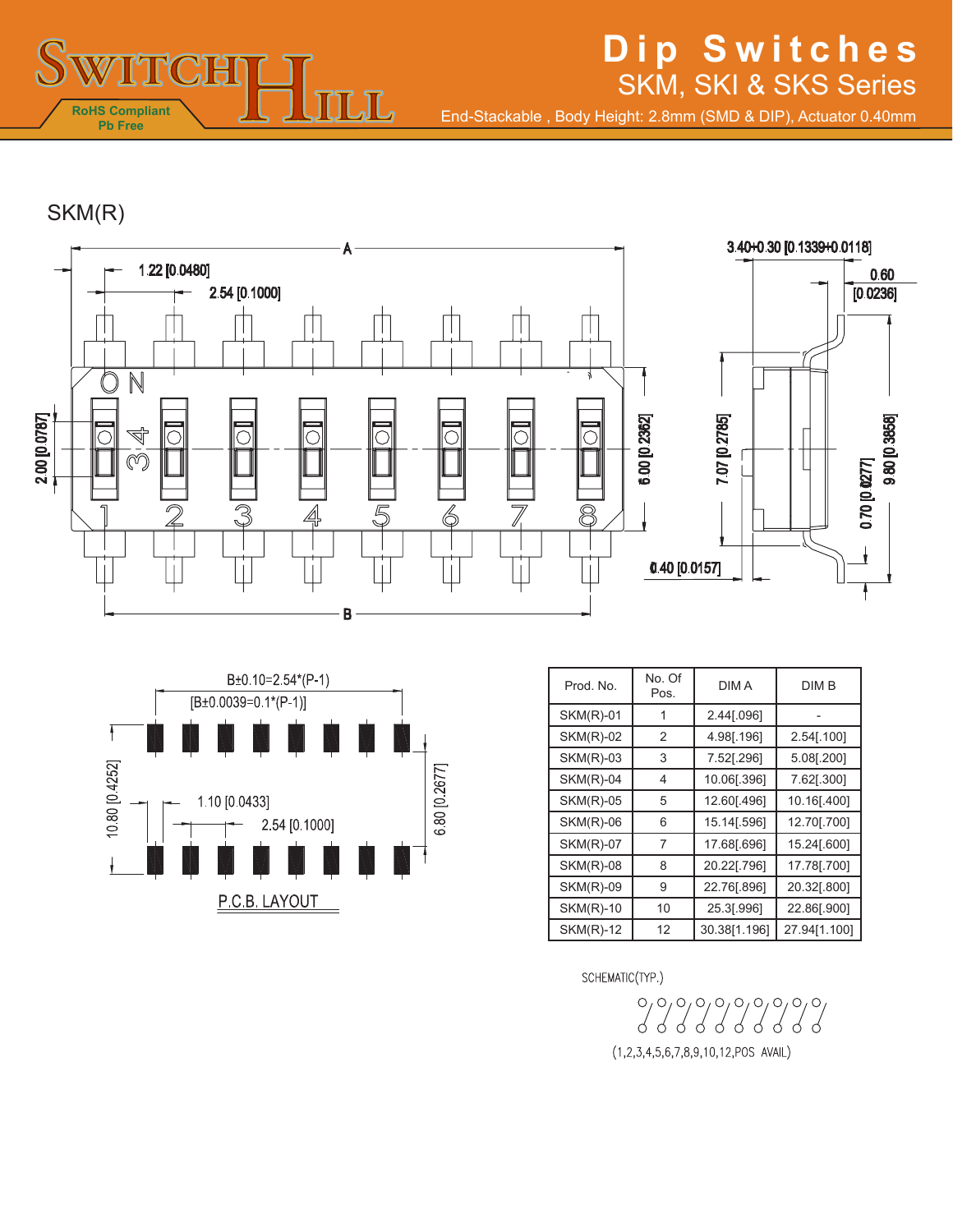

B±0.10=2.54\*(P-1)  $[B±0.004=0.1*(P-1)]$ 

> क़ </u>

 $-2.54 [0.10]$ 

Ø0.80 [Ø0.0315]

P.C.B. LAYOUT

## **Dip Switches** SKM, SKI & SKS Series

End-Stackable , Body Height: 2.8mm (SMD & DIP), Actuator 0.40mm

SKI(R)





 $-17.62$  [0.3000]

1. All dimensions are in millimeters, bracketed dimensions are in inches.

2. General tolerances max ±0.20mm.

| Prod. No.        | No. Of<br>Pos. | DIM A        | DIM B        |
|------------------|----------------|--------------|--------------|
| $SKI(R)-01$      | 1              | 2.44[.096]   |              |
| $SKI(R)-02$      | 2              | 4.98[.196]   | 2.54[.100]   |
| $SKI(R)-03$      | 3              | 7.52[.296]   | 5.08[.200]   |
| $SKI(R)-04$      | 4              | 10.06[.396]  | 7.62[.300]   |
| $SKI(R)-05$      | 5              | 12.60[.496]  | 10.16[.400]  |
| $SKI(R)-06$      | 6              | 15.14[.596]  | 12.70[.700]  |
| <b>SKI(R)-07</b> | 7              | 17.68[.696]  | 15.24[.600]  |
| $SKI(R)-08$      | 8              | 20.22[.796]  | 17.78[.700]  |
| <b>SKI(R)-09</b> | 9              | 22.76[.896]  | 20.32[.800]  |
| $SKI(R)-10$      | 10             | 25.3[.996]   | 22.86[.900]  |
| <b>SKI(R)-12</b> | 12             | 30.38[1.196] | 27.94[1.100] |

SCHEMATIC(TYP.)

 $(1,2,3,4,5,6,7,8,9,10,12,POS$  AVAIL)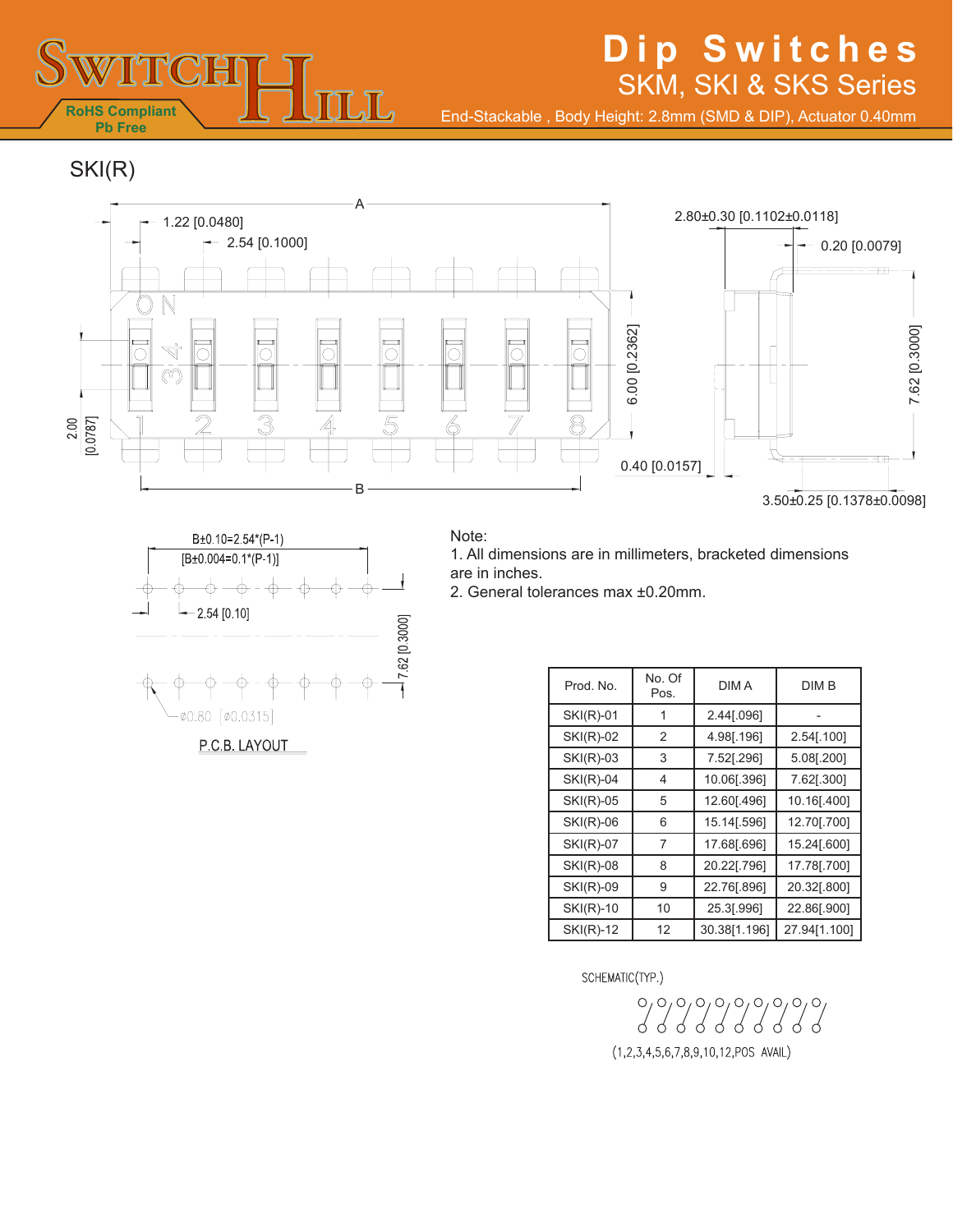

End-Stackable , Body Height: 2.8mm (SMD & DIP), Actuator 0.40mm

SKS(R)





P.C.B. LAYOUT

NOTE: .<br>1.ALL DIMENSIONS ARE IN MILLIMETERS,BRACKETED<br>DIMENSIONS ARE IN INCHES. 2. GENERAL TOLERANCES MAX ±0.20mm.

| Prod. No.        | No. Of<br>Pos. | <b>DIMA</b>  | DIM B        |
|------------------|----------------|--------------|--------------|
| $SKS(R)-01$      | 1              | 2.44[.096]   |              |
| <b>SKS(R)-02</b> | 2              | 4.98[.196]   | 2.54[.100]   |
| $SKS(R)-03$      | 3              | 7.52[.296]   | 5.08[.200]   |
| $SKS(R)-04$      | 4              | 10.06[.396]  | 7.62[.300]   |
| $SKS(R)-05$      | 5              | 12.60[.496]  | 10.16[.400]  |
| <b>SKS(R)-06</b> | 6              | 15.14[.596]  | 12.70[.700]  |
| <b>SKS(R)-07</b> | 7              | 17.68[.696]  | 15.24[.600]  |
| $SKS(R)-08$      | 8              | 20.22[.796]  | 17.78[.700]  |
| <b>SKS(R)-09</b> | 9              | 22.76[.896]  | 20.32[.800]  |
| <b>SKS(R)-10</b> | 10             | 25.3[.996]   | 22.86[.900]  |
| <b>SKS(R)-12</b> | 12             | 30.38[1.196] | 27.94[1.100] |

SCHEMATIC(TYP.)

 $(1,2,3,4,5,6,7,8,9,10,12,POS$  AVAIL)